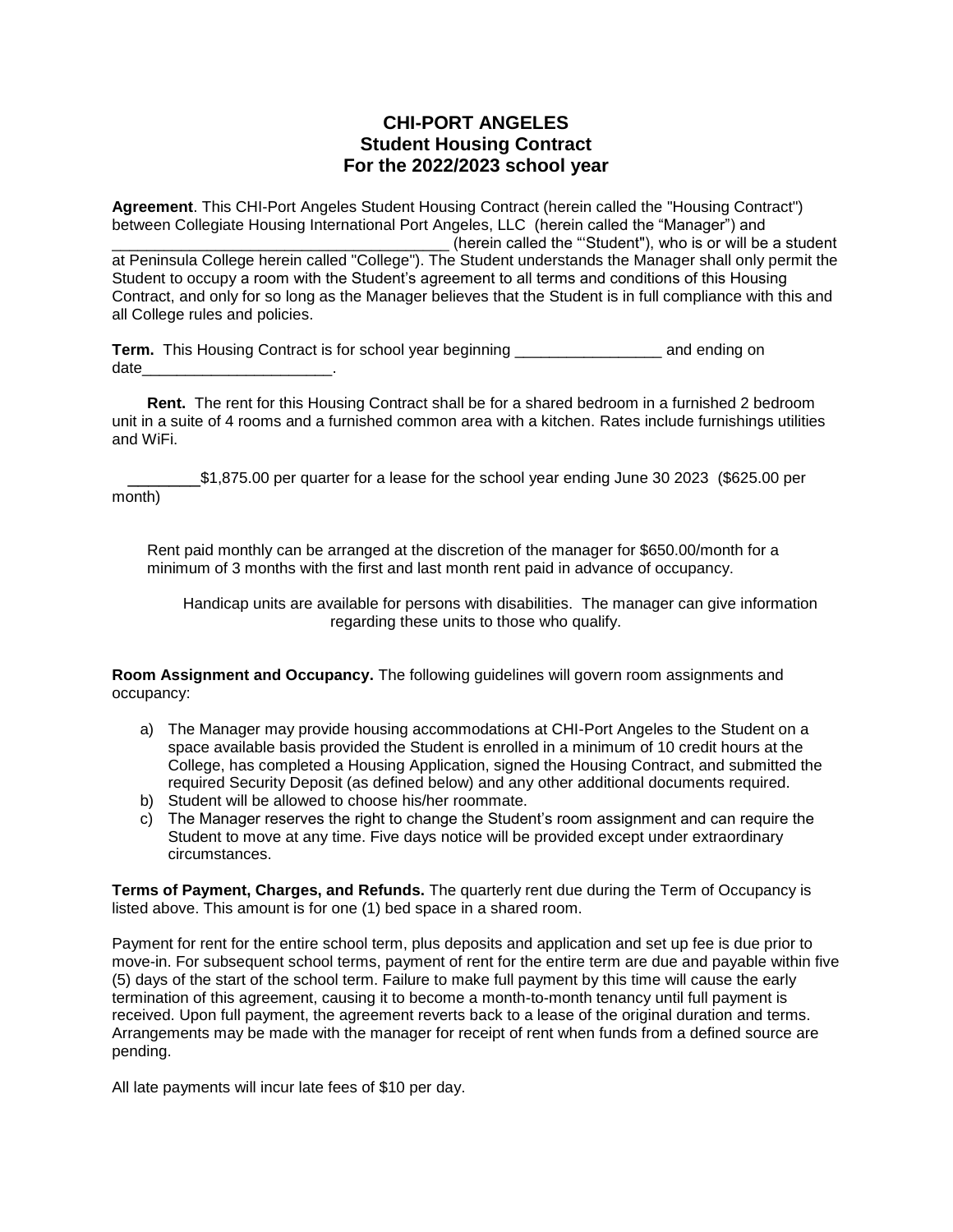Failure to make all payments as required will result in immediate eviction proceedings, as allowed under Washington state law.

**Termination of Occupancy by Manager.** Enforcement of Housing Contract. Subject to all applicable requirements of Washington State law, the Manager may terminate this Housing Contract and cancel the right of occupancy at any time for any reason, in the Manager's sole discretion, including without limitation: non-payment of any rent or other fees; health and safety reasons; violation of the Policies and Regulations (as defined below); failure to remain enrolled and in acceptable standing at the College; or other reasons of sound administration of the Manager. Upon an event of default by the Student resulting in the early termination of this Housing Contract, the Manager may accelerate all amounts payable under this Housing Contract and exercise any other right or remedy available to Manager in law or equity, in accordance with all applicable laws. Student shall pay to Manager all costs of collection incurred by Manager upon any event of default, including all reasonable attorneys' fees and expenses. Eviction upon the Manager's termination of the Housing Contract, the Student is required to immediately vacate the assigned room. If the Student does not immediately and cooperatively vacate the assigned room, the Manager may take any action it deems appropriate, including alter the locks, removal and storage of the Student's property, etc., to the extent permitted by and in accordance with applicable law.

**Hold Over**. lf the Student fails to vacate his or her assigned room in the CHI-Port Angeles, including the removal of all personal property brought into the room by the Student or any guest or visitor of the Student, on or before the termination of this Housing Contract, the Student shall reimburse the Owner for reasonable storage costs, while Student occupies its assigned room beyond the termination of this Housing Contract.

**Payment**. All costs are due and payable to the Resident Manager at the CHI-Port Angeles Office at 1138 E Park Avenue, MGR, Port Angeles, 98362 or by mail to CHI-PORT ANGELES, LLC, 4102 S Regal, Suite 201., Spokane, WA 99223. Checks and money orders should be made payable to "CHI-PORT ANGELES, LLC". Payment with a debit or credit card will incur a convenience fee of 3.5% on the total payment.

**Responsibility for Damage or Loss**. The Student's signature on the Room Condition Report establishes the Student's acceptance of the condition of the living space and its contents at the time of initial occupancy, and therefore, becomes the standard for the condition of the living space and its contents at the termination of occupancy.

**Use of Facilities**. When the Manager deems it necessary, the Manager will require students to move to other accommodations. When such circumstances occur, the Student agrees to complete the move within the time specified by Manager. The Manager may relocate Student for the following reasons:

a) to vacate or consolidate a room, floor, wing, or building

.

- b) to provide necessary space to accommodate staffing needs
- c) to vacate an area for the purpose of major repairs or when maintenance difficulties or requirements render an area unsafe
- d) when unusual conditions occur affecting the health or safety of the Student or others
- e) student conduct in violation of Policies and Regulations (as defined below)

**No Owner or Manager Liability**. The Owner and Manager shall assume no responsibility for the theft, destruction, or loss of money, valuables, or other personal property belonging to, or in the custody of the Student for any cause. The Student is encouraged to carry personal property insurance. The Student agrees to save and hold harmless the Owner and Manager for all injuries of whatever kind or nature occurring on the premises assigned to him or her, except as otherwise prohibited by law.

**Entering of Rooms**. Subject to all notice requirements under applicable Washington State law, if any, the Manager reserves the right to enter Student's room without notice and in Student's absence for reasons of health, safety, or general welfare; to make repairs to the room and/or furnishing; upon reasonable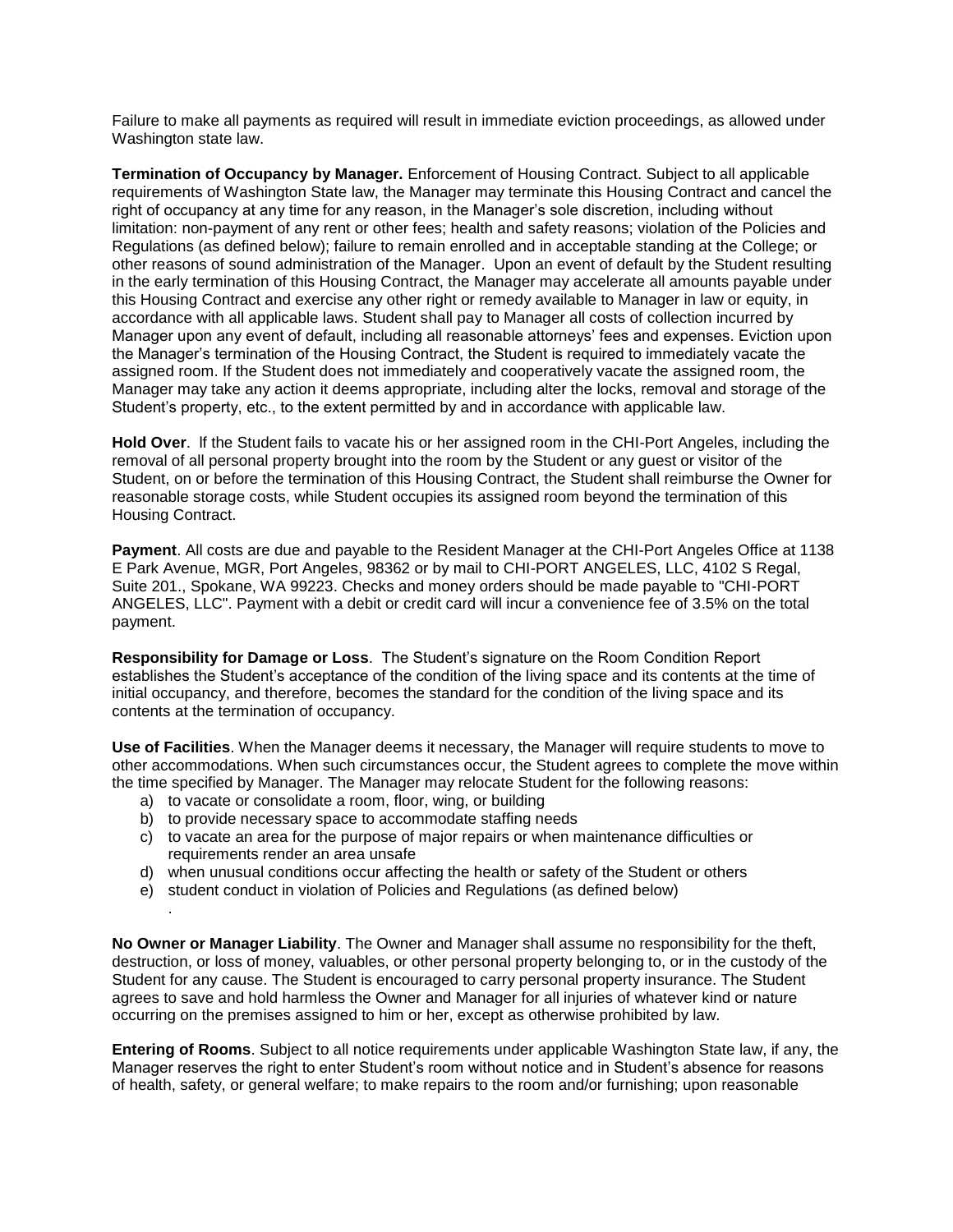suspicion of the presence of any illegal substance or activity; or for other suspected violations of federal, state or local law or the Policies and Regulations (as defined below).

**Health and Safety Inspections**. The Manager will conduct a Health and Safety Inspection weekly. The inspection will be on a designated day of the week. The Student will be given at least 48 hours notice prior to the inspection if it is on a day other than the designated day. Manager may enter each unit and bedroom, without the Student being present, to conduct the health and safety inspections and any reinspections that may be necessary. If the room and/or common area is found to be in an unacceptable condition you will have 48 hours, from the time of the inspection, to correct the condition of the room and/or common area to a satisfactory condition. Student will be provided written notice as to what is needed to correct the condition of the room and/or common area. If Student fails to correct the condition of the room or common area within 72 hours, she/he will be responsible for payment of any and all costs associated with having the CHI-Port Angles Staff or outside vendor acting on behalf of CHI-Port Angeles correct the condition of the apartment. The minimum charge to Student for correcting the condition of the apartment will be \$125, but may be higher.

**Pre-Occupancy Inspections**. The Manager will conduct Pre-Occupancy Inspections whenever a new Student is expected to move in to the room or common area. Manager may enter each unit and bedroom, without the Student being present, to conduct the pre-occupancy inspections and any reinspections that may be necessary. lf the room or common area is found to be in an unacceptable condition, the Manager will attempt to contact the Students to allow them to remedy the deficiency. If the Manager is not able to contact the Student, or Student does not adequately remedy the deficiency, the Manager may engage a cleaning company to clean the unit and charge Student for costs. The minimum charge to the Student remedy the condition of the apartment or common area will be \$125, but may be higher.

**Toilets, Tubs, and Sinks.** Resident agrees to dispose of cooking grease, food waste, hair and all other garbage in a separate container, not down sink, tub or toilet drains. Resident will ensure that no garbage or foreign object is deliberately or inadvertently put down any drain. Resident further agrees to notify Management immediately if a sink, tub or toilet drain becomes stopped, drains slowly or if any faucet, sink, tub or toilet leaks. Resident will be financially responsible for all repairs relating to such blockages or leaks, including drain clearing, floor, wall and/or ceiling damage and damage to disposers, pipes, and/or any other area affected by the leak or blockage, as well as costs to clean any areas where the blockage has caused overflow.

**Access Codes and Cards**. Access Codes and cards are the property of CHI-Port Angeles and access cards must be returned at the end of Student's occupancy. Access cards will cost Fifty Dollars (\$50.00) per card. Student agrees not to share access codes and not to distribute or loan access cards to others. A service fee of \$25.00 shall be charged each time that the Student locks himself/herself out of the premises, and requests assistance in gaining entry to premises and/or change of access codes.

**Assignment of Contract**. This Housing Contract is non-transferable or assignable; therefore, the Student shall not sublet the room or any part thereof or assign this Housing Contract to another person. The student may allow the Manager to sublet his/her room during the summer.

**Parental or Sponsor's Guaranty**. As a condition of this Housing Contract, Manager may require that either the Student's parent or sponsor execute a Continuing Guaranty of Housing Contract in the form provided by Manager (herein called the "Guaranty"). Student acknowledges that the delivery of such Guaranty is a material inducement for Manager to consent to and enter into this Housing Contract. Manager may terminate this Housing Contract if the Guaranty is not fully executed, notarized, and delivered to Manager on or before the First Day of Occupancy. Manager reserves all rights, both civil and criminal, against any person responsible for any forgery of the Guaranty.

**Smoking.** Smoking and/or vaping is only allowed in designated areas on the outside of the building. It is not allowed within the building itself, including without limitation all student rooms, hallways, laundry room,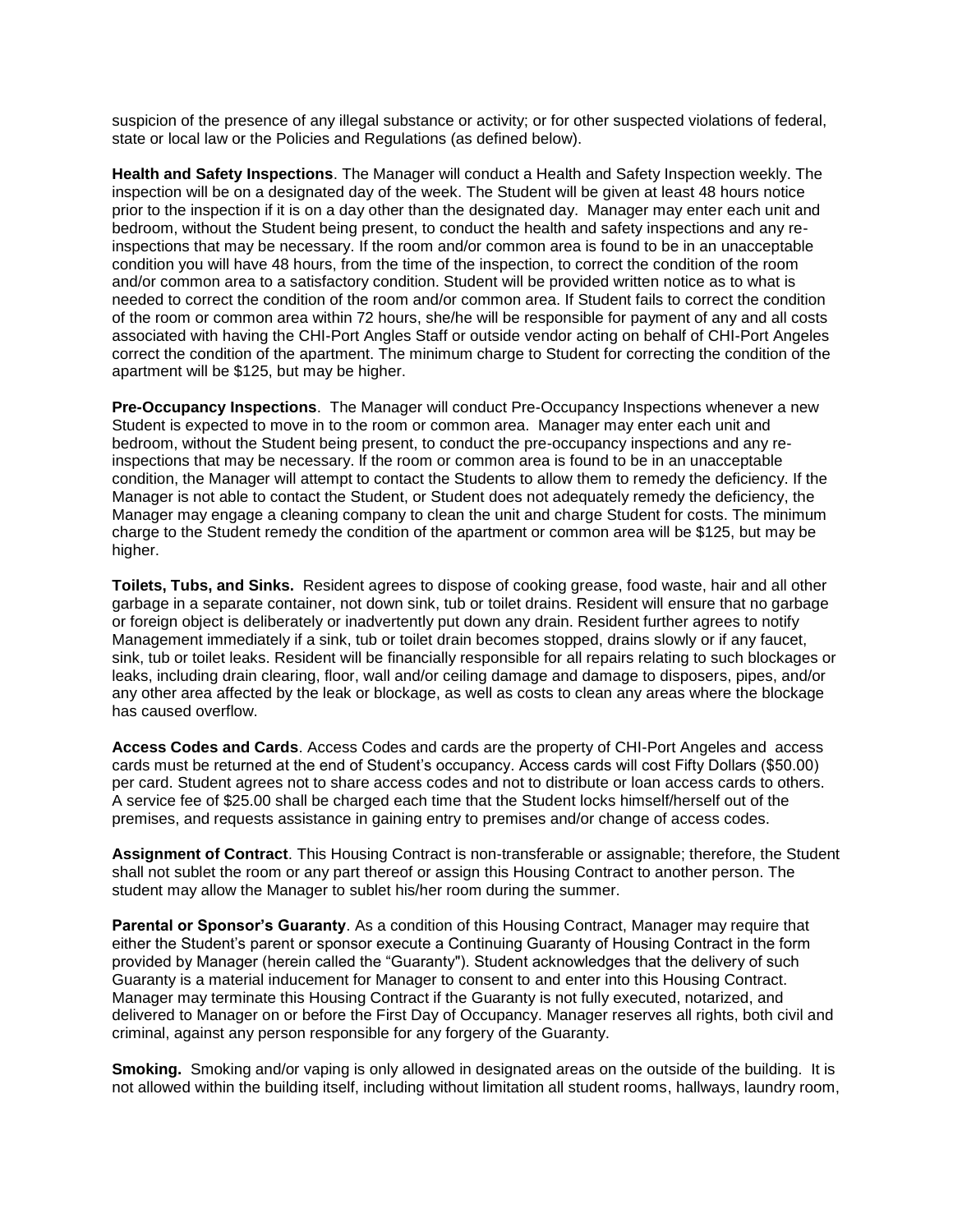stairways, dining room and storage areas, or within 25 feet of any building entrance. Persons found smoking or vaping indoors will be assessed a \$50 fine.

**Smoke/Carbon Monoxide (CO) Detectors**. The Student agrees to immediately notify the Manager in the event that the smoke/CO detector equipment becomes damaged, lost, stolen, or otherwise inoperable. The Student also agrees to notify the Manager immediately if the smoke detectors appear to be inoperable. The Student further understands that the willful damage, tampering, theft, or destruction of any smoke/co detector or other life safety system endangers his/her safety and the safety of others in case of an emergency, and student may be held liable for damages incurred to people and/or property as a result of tampering with smoke and/or CO detectors.

**Packages**. Student authorizes Manager to accept packages, parcels, and deliveries as agent for the Student. Student understands that packages, parcels, and deliveries accepted by Manager may not be kept in a locked or otherwise secured area. Student understands that any perishable packages, parcels, and deliveries may not be stored in a climate-controlled environment. Student agrees to hold Manager free of liability or responsibility for packages, parcels, or deliveries should they be lost, damaged, or otherwise harmed. Student understands that if Student fails to claim such packages, parcels, or deliveries within seven (7) days, they will either be returned to the sender or destroyed.

**Policies and Regulations**. The following activities are prohibited. Other reasonable prohibitions may be instituted from time to time to promote the health and welfare of occupants and efficient management of CHI-Port Angeles facilities.

- a) use and/or possession of alcoholic beverages not in accordance with state law
- b) use, possession, and/or sale of narcotics, dangerous, illegal and intoxicating drugs as defined by local, state, and federal laws including marijuana.
- c) participation in illegal gambling activities in CHI-Port Angeles facilities
- d) use of any commercial product (e.g. cleaners, solvents, chemicals) for the purpose of intoxication or other alteration of consciousness
- e) use and/or possession of fireworks, firecrackers, or dangerous chemicals
- f) use and/or possession of firearms, weapons, hunting arrows, or potentially injurious war souvenirs
- g) allowing illegal entry by non-Students or use of CHI-Port Angeles facilities by unauthorized groups
- h) involvement in disorderly conduct
- i) involvement in vicious or immoral conduct such as indecent exposure
- j) involvement in sexual misconduct in or near CHI-Port Angeles facilities
- k) possession of animals or insects other than fish properly contained in an aquarium no larger than 10 gallons or service/guide dogs
- l) misuse, abuse, theft or destruction of CHI-Port Angeles property and/or Student property
- m) use and/or possession in rooms of appliances which have open or exposed heating elements (e.g. hot plates, toasters, toaster ovens, sunlamps, halogen lamps), any other high intensity appliance and refrigerators in excess of six (6) cubic feet
- n) installation or placement inside or outside Student's room of any equipment or materials which Management or other staff deem unsightly, dangerous or otherwise undesirable (e.g. outside aerial antennas, clotheslines, bicycles, cooking grills, shoes, shower caddies, etc,)
- o) repair or storage of motor vehicles in CHI-Port Angeles facilities
- p) unauthorized room changes or transfers
- q) unauthorized possession, use, or sale of access codes or cards to CHI-Port Angele facilities
- r) unauthorized guest(s)/boarder(s) including those unaccompanied by the Student or those who have stayed overnight in the apartment for three consecutive nights. Students are responsible for all actions of their guests.
- s) behavior, over a period of time, indicating the Student is not able to adjust to the requirements of group living
- t) interference or tampering with fire safety equipment including smoke detectors
- u) failure to reasonably cooperate with members of the Manager's staff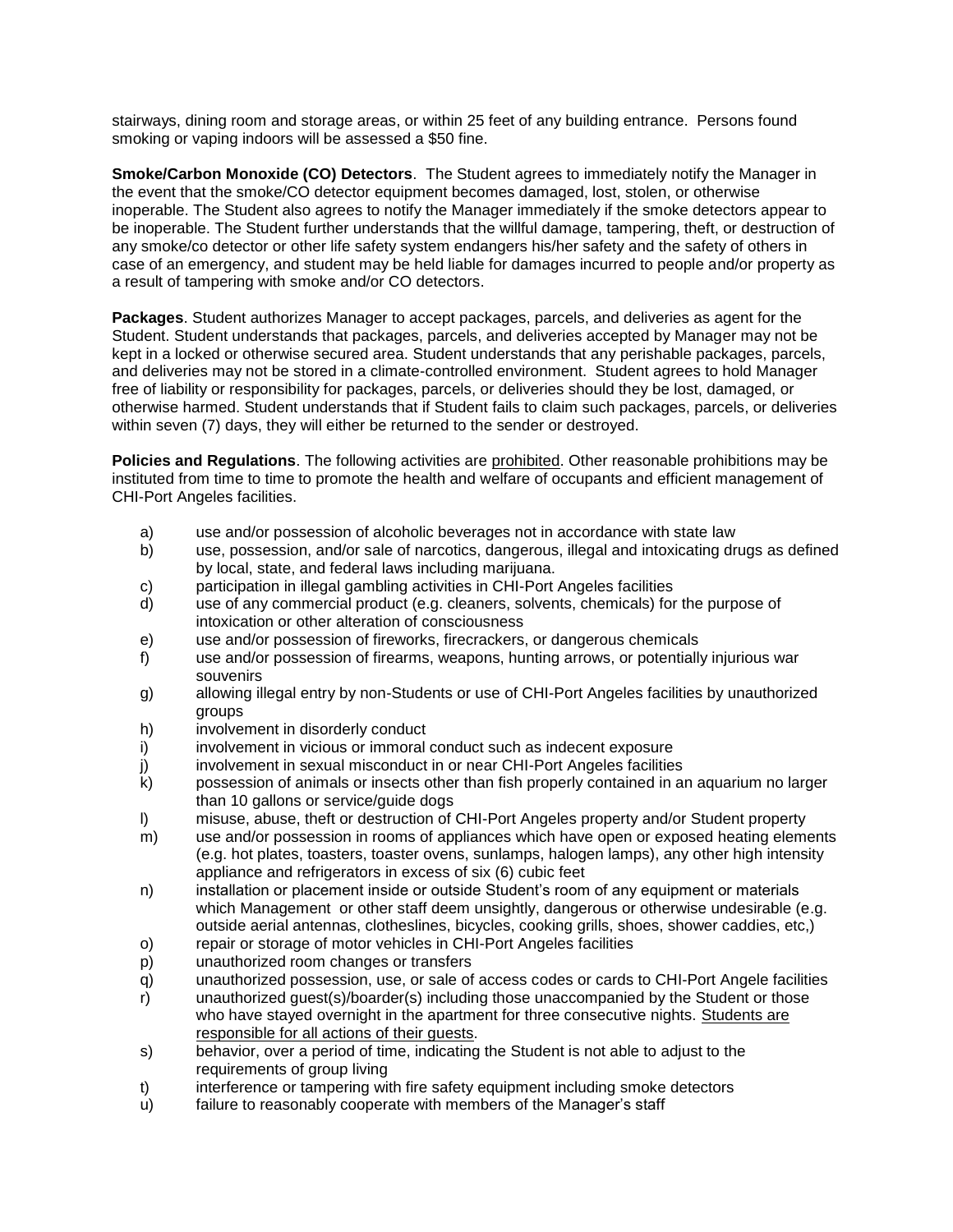- v) use of profane, abusive or vulgar language in any common area (including exterior areas associated with the property) or any excessive or disruptive noises of any kind
- w) perpetration of harassment, physical aggression or violence, or the use of real or implied threats against another person, in or near CHI-Port Angeles facilities
- x) violation of quiet hours(10:00pm through 7:00am)
- y) movement and/or alteration of furniture, fixtures, and/or property without prior written permission from the Manager or his/her designate
- 
- z) failure to comply with procedures established for health, maintenance and safety concerns a. smoking in any area where it is not expressly allowed ;
	- b. use of an open flame (e.g. candle, incense, wax melters, cigarette, cigar, etc.) inside any part of CHI-Port Angeles facilities ;
	- c. cosmetic changes to CHI-Spokane facilities by a Student (contact paper, hooks, wallpaper, curtain rods etc.)
	- d. changes to the plumbing or electrical systems in the rooms or common areas, including, but not limited to, the installation of bidets or sprayers;
	- e. the playing of sports, the riding of bicycles, scooters and skateboards, or the use of rollerblades in CHI-Port Angeles facilities;
	- f. tampering with or compromising community safety (including propping the outside doors open);
	- g. throwing or ejecting any object from a window, porch, staircase or any other area of CHI Port Angeles property;
	- h. accessing prohibited areas including community rooms and unoccupied bedrooms while closed or the roof of buildings

**Owner and Manager Liability**. Owner and Manager will have no liability or responsibility for not providing housing due to causes beyond their reasonable control, including without limitation: failure by prior tenants to move out in a timely fashion; uninhabitable condition of housing quarters due to damage or otherwise; or lack of services such as electricity, water, phone or otherwise, unless otherwise expressly provided for by any applicable law. The prohibited activities outlined in the Policies and Regulations apply to alternative housing arrangements unless otherwise advised by the Manager.

### **Wireless Access to the Internet**. Wireless Internet access will be provided to student at no additional charge.

This Wi-Fi access may be subject to interruption, delays, mis-delivery, or loss of data. Accordingly, Manager does not warrant that this WiFi access will be uninterrupted, error free, free of viruses **or fit for any particular purpose**. This Wi-Fi access is provided simply as a benefit to the Student for Student's educational and personal leisure use only. Student agrees to use this Wi-Fi access in a responsible manner as other students in the apartment will be sharing the same internet access. Improper use of wifi or any type of pirating or theft of content may be grounds for termination of use.

**Security Deposit.** Manager hereby acknowledges receipt of the sum noted below paid by the Student as a security deposit. This sum will be held in an account with the Sound Community Bank, Port Angeles Branch. This Housing Contract is the receipt for this security deposit. The Student shall be notified of any change of financial institution where the security deposit is held. All or a portion of the remainder of the security deposit may be retained by the Manager. Refund of any portion of the deposit is conditioned as follows:

- a) Student shall perform all obligations in this Housing Contract whether student takes occupancy or not;
- b) Student shall occupy the premises for the term agreed to above;
- c) Student shall clean the unit and return it to the Manager in its original move-in condition, except for reasonable wear and tear, upon the termination of this Housing Contract;
- d) Student shall return all access cards to the unit to Manager;
- e) Student shall provide a complete forwarding address to Manager at the termination of this Housing Contract.

Student shall provide the Manager with his or her new address on the last day of occupancy. Student, Parent, or other party signing Continuing Guaranty of Housing Contract, agrees that costs to repair any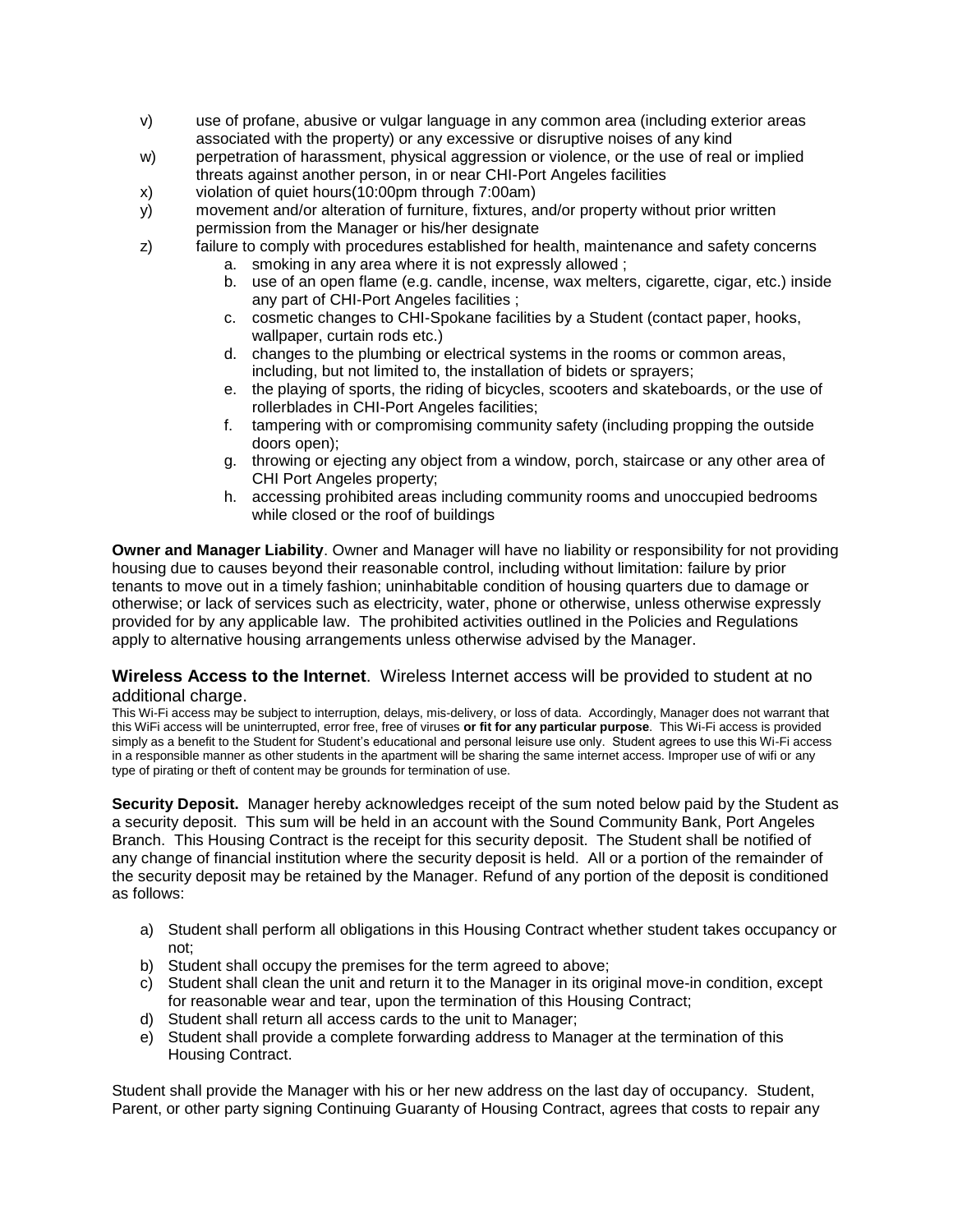damage to the building may be charged to Student's or Guaranteeing party's credit card without prior notice.

**Cleaning Fee.** Student understands that a cleaning fee will be charged to the security deposit of said student if the room and/or common area is not cleaned to the satisfaction of the Manager. This sum will be used to clean the room and common area after Student's move-out, including carpet cleaning. A common area cleaning fee may be charged proportionately to the students in this pod if necessary. The minimum charge is \$50.00.

Pets. Manager does allow assistance /service animals for persons with disabilities. No other pets are allowed, except as provided in Policies and Regulations.

**Disturbances.** Student agrees that if Security has to be called for violations of any of the above Policies and Regulations by the Student, Student will pay a \$100 fee. Initials:

Student / I have read and understand this clause

**Smoking.** Student agrees that if found smoking or vaping indoors, the student will pay \$50 fine. Initials: \_\_\_\_\_\_\_

Student/I have read and understand this clause.

**Cleaning room and Common Area.** Student understands and agrees to keep his/her room in clean condition. He/she will assist in cleaning the common area on a weekly basis and will, along with his/her roommate clean the bathroom of their unit on a weekly basis. If a cleaning service must be called to clean your room or common area you will be charged for this cost. Initials. **Lateral** 

Student / I have read and understand this clause

**Removal of Possessions upon vacation of room**. Student understands that all their personal possessions must be removed upon their vacation of their room and the common area. Any possessions left in their room or the common area after the student has vacated the room will be disposed of by the manager.

Initials.

Student / I have read and understand this clause

**Responsibility for bicycles and possessions**: CHI will make best efforts to provide for the security of bicycles and possessions, however, CHI is not responsible for the theft or damage of such personal possessions.

Initials. **We are the set of the set of the set of the set of the set of the set of the set of the set of the s** 

Student / I have read and understand this clause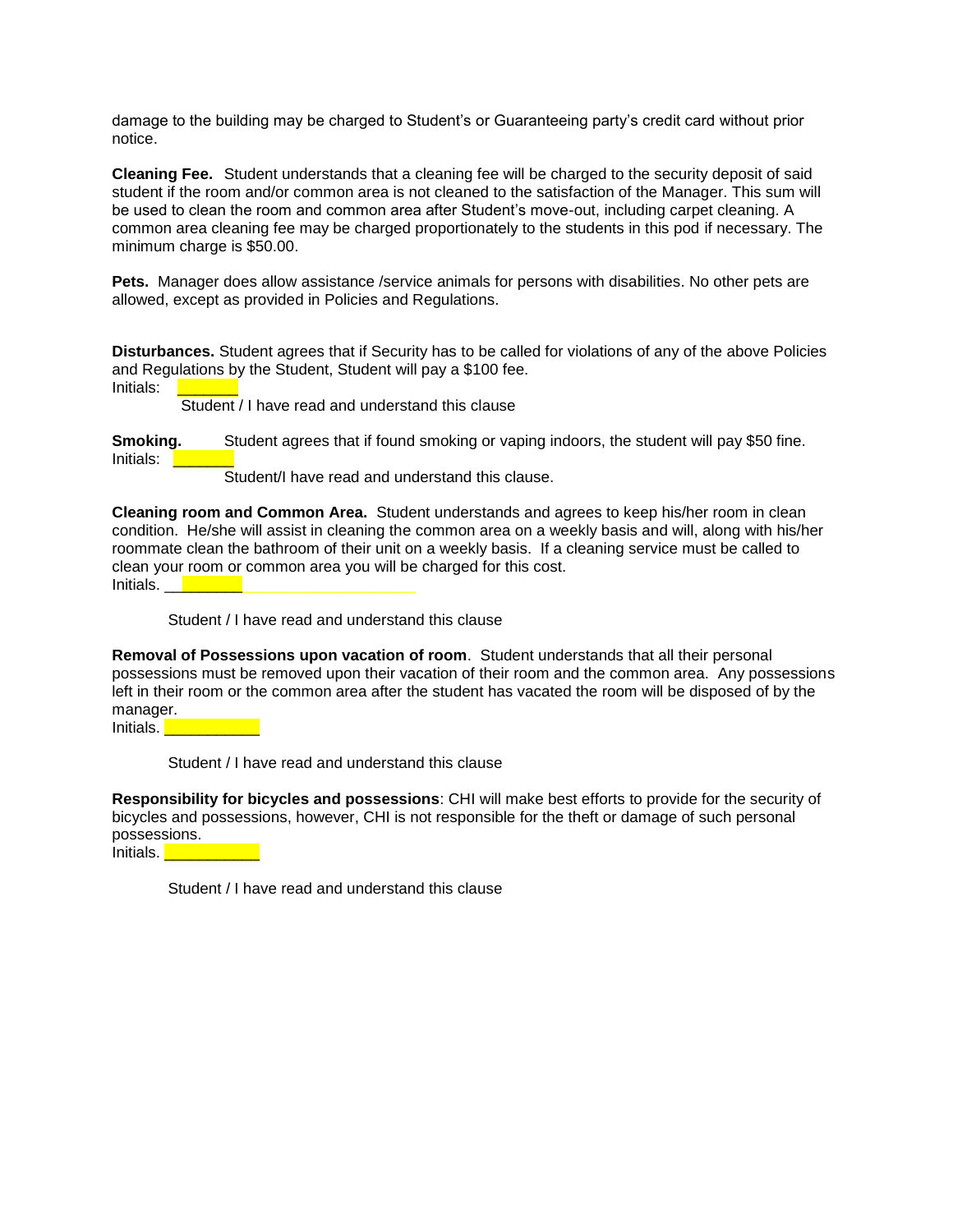**Move-in Costs.** The following move-in costs are due and payable in full prior to taking occupancy of the apartment:

| Charge                     |                              | <b>Amount</b> |
|----------------------------|------------------------------|---------------|
| <b>Rent From:</b>          | To:                          |               |
| <b>Rent From:</b>          | To:                          |               |
| <b>Security Deposit</b>    | Refundable                   | \$400.00      |
| Application and Set Up Fee |                              | \$195.00      |
| 3.5% convenience fee for   |                              |               |
| Credit cards and PayPal    |                              |               |
|                            |                              |               |
|                            |                              |               |
|                            |                              |               |
|                            | <b>TOTAL DUE FROM TENANT</b> | \$            |

**Addendums.** There may be additional addendums to this lease regarding fire safety, mold, acknowledgement of translation and a crime and drug free addendum and acknowledgement of translation which the student will be given upon arrival and agrees to abide by.

**Security Deposit**: The security deposit cannot be used to pay rent. It is held in a separate account.

**Fair Housing Law:** We are an equal housing opportunity provider. We do not discriminate on the basis of race, color, sex, national origin, religion, handicap, or familial status (having children under age 18). Any complaints concerning possible violations of the Fair Housing Law should be directed to Joel Crosby, Crosby Management, LLC, 4102 S Regal, Suite 201, Spokane, WA 99223. He may also be reached at 509-991-2312 during regular business hours.

**Legally Binding Document:** In signing this lease you indicate you understand this is a legally binding contract that cannot be broken without fulfillment or penalty. Initials:

Student / I have read and understand this clause

| <b>Student</b>                                                                                                                 |      |
|--------------------------------------------------------------------------------------------------------------------------------|------|
| Signature <u>___________________________________</u> _                                                                         | Date |
| <b>CHI-PORT ANGELES, LLC</b>                                                                                                   |      |
|                                                                                                                                | Date |
| Title<br><u> 1980 - Jan Samuel Barbara, martin da shekara 1980 - An tsara 1980 - An tsara 1980 - An tsara 1980 - An tsara </u> |      |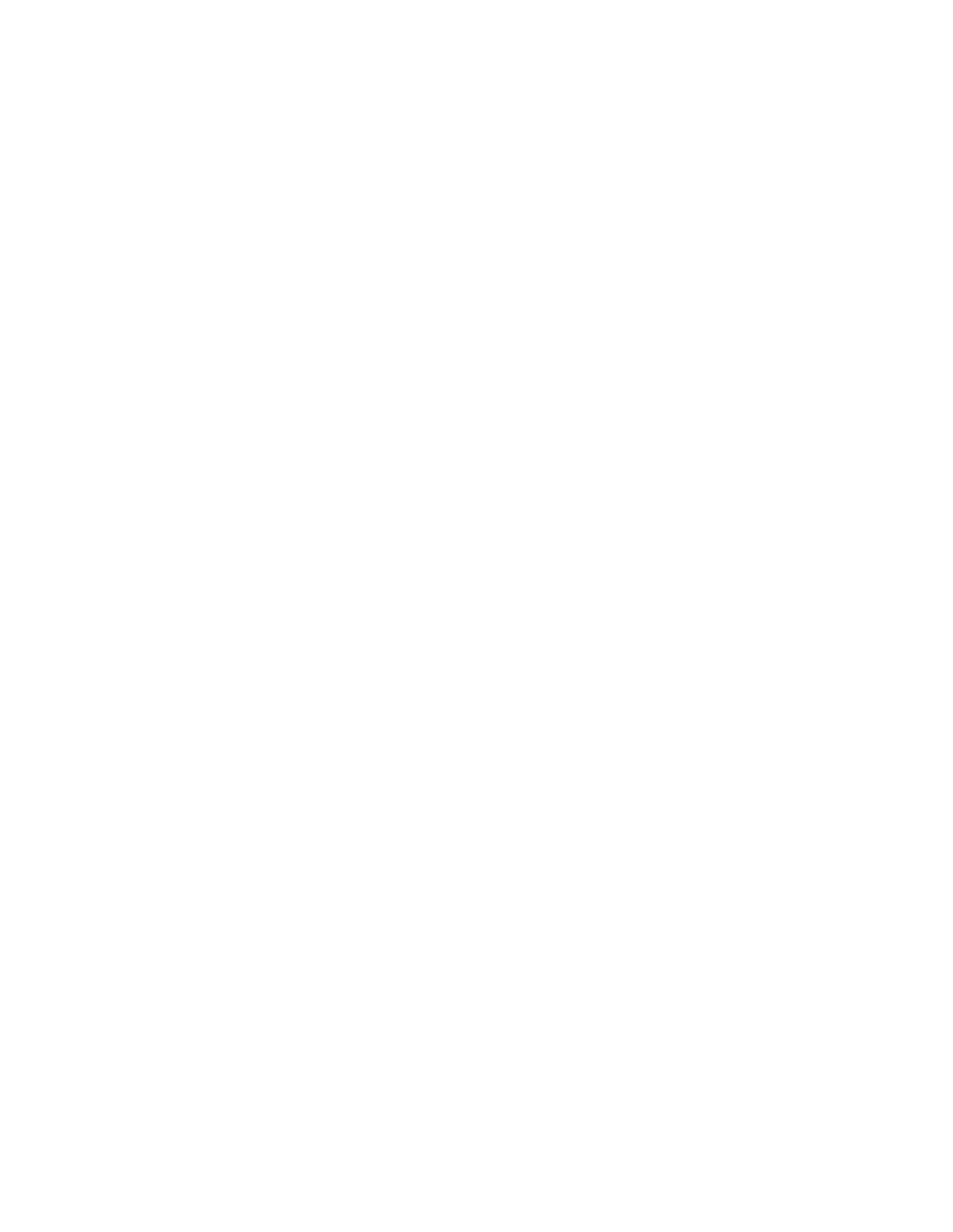# **CHI Port Angeles**

# Port Angeles, Washington 98362

#### MOVE-IN/MOVE-OUT INSPECTION INVENTORY

(Statement of condition, cleanliness and existing damage to premises.)

| MOVE-IN INSPECTION REPORT (Complete and return to office within 3 days of move-in.)                                                                                                                                                            |  |  |
|------------------------------------------------------------------------------------------------------------------------------------------------------------------------------------------------------------------------------------------------|--|--|
| Kitchen                                                                                                                                                                                                                                        |  |  |
| Bathroom<br><u> 1999 - Jan Barnett, fransk politiker (d. 1989)</u>                                                                                                                                                                             |  |  |
| Bedroom                                                                                                                                                                                                                                        |  |  |
| Walls & Ceilings                                                                                                                                                                                                                               |  |  |
| Floors / Carpet                                                                                                                                                                                                                                |  |  |
| Windows / Doors<br>,我们也不能在这里的时候,我们也不能在这里的时候,我们也不能会不能会不能会不能会不能会不能会不能会不能会。<br>第2012章 我们的时候,我们的时候,我们的时候,我们的时候,我们的时候,我们的时候,我们的时候,我们的时候,我们的时候,我们的时候,我们的时候,我们的时候,我                                                                                   |  |  |
| <b>Blinds</b><br>the control of the control of the control of the control of the control of the control of the control of the control of the control of the control of the control of the control of the control of the control of the control |  |  |
| <b>Electric Fixtures</b>                                                                                                                                                                                                                       |  |  |
| Closets                                                                                                                                                                                                                                        |  |  |
| Smoke Alarm                                                                                                                                                                                                                                    |  |  |
| <b>Access Cards Issued</b>                                                                                                                                                                                                                     |  |  |

I understand that all discrepancies other than those noted above will be the Tenant's responsibility and will be deducted from the security deposit at the time of move out.

Apartment Manager

Date

Tenant

Date

Tenant

Date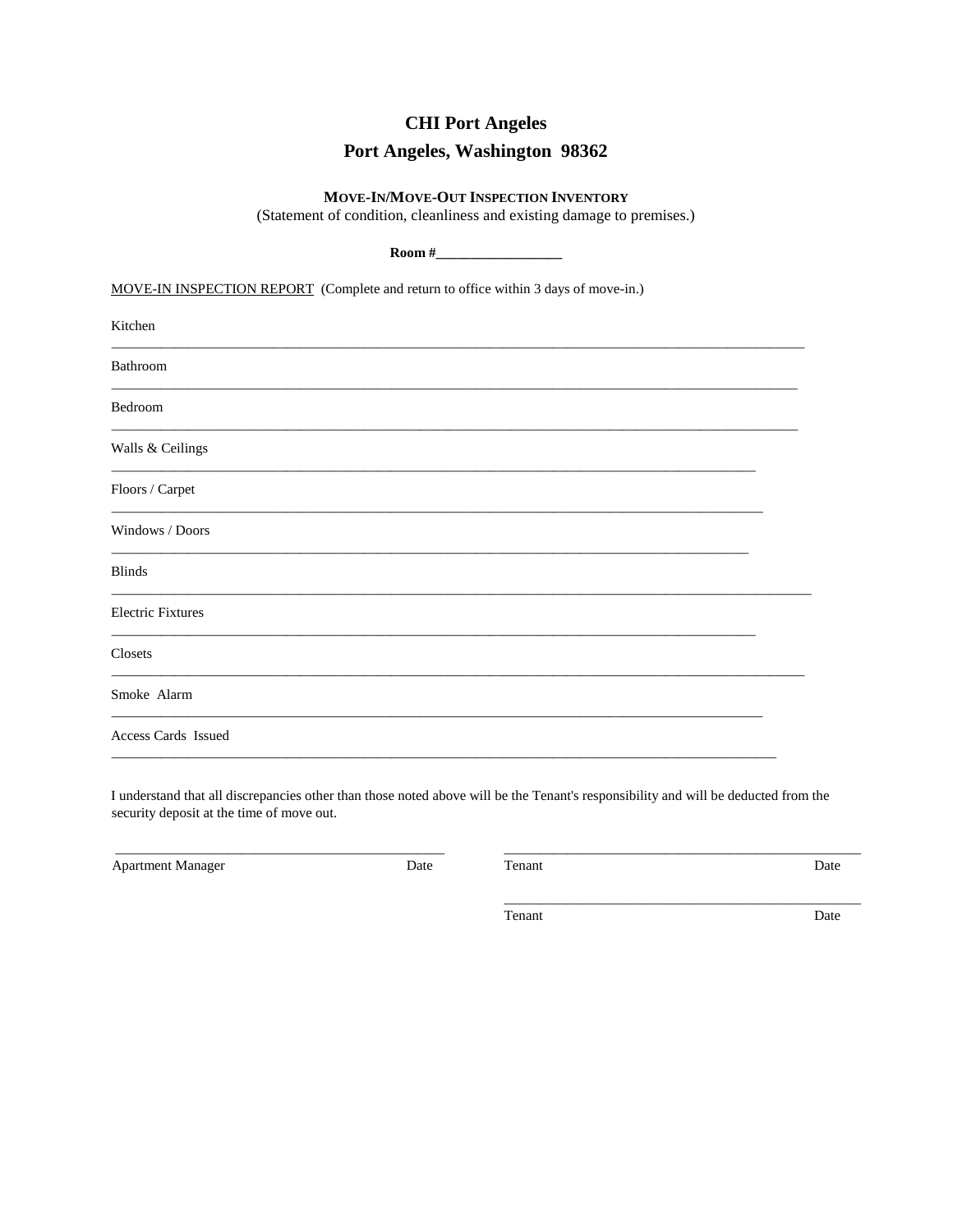### MOVE-OUT INSPECTION REPORT

| Kitchen                                |      |        |      |
|----------------------------------------|------|--------|------|
| Bathroom                               |      |        |      |
| Bedroom                                |      |        |      |
| Walls & Ceilings                       |      |        |      |
| Floors / Carpet                        |      |        |      |
| Windows / Doors                        |      |        |      |
| <b>Blinds</b>                          |      |        |      |
| <b>Electric Fixtures</b>               |      |        |      |
| Closets                                |      |        |      |
| Smoke Alarm                            |      |        |      |
| Access Cards Returned                  |      |        |      |
| TOTAL COST FOR CLEANING AND REPAIRS \$ |      |        |      |
| <b>Apartment Manager</b>               | Date | Tenant | Date |
|                                        |      | Tenant | Date |